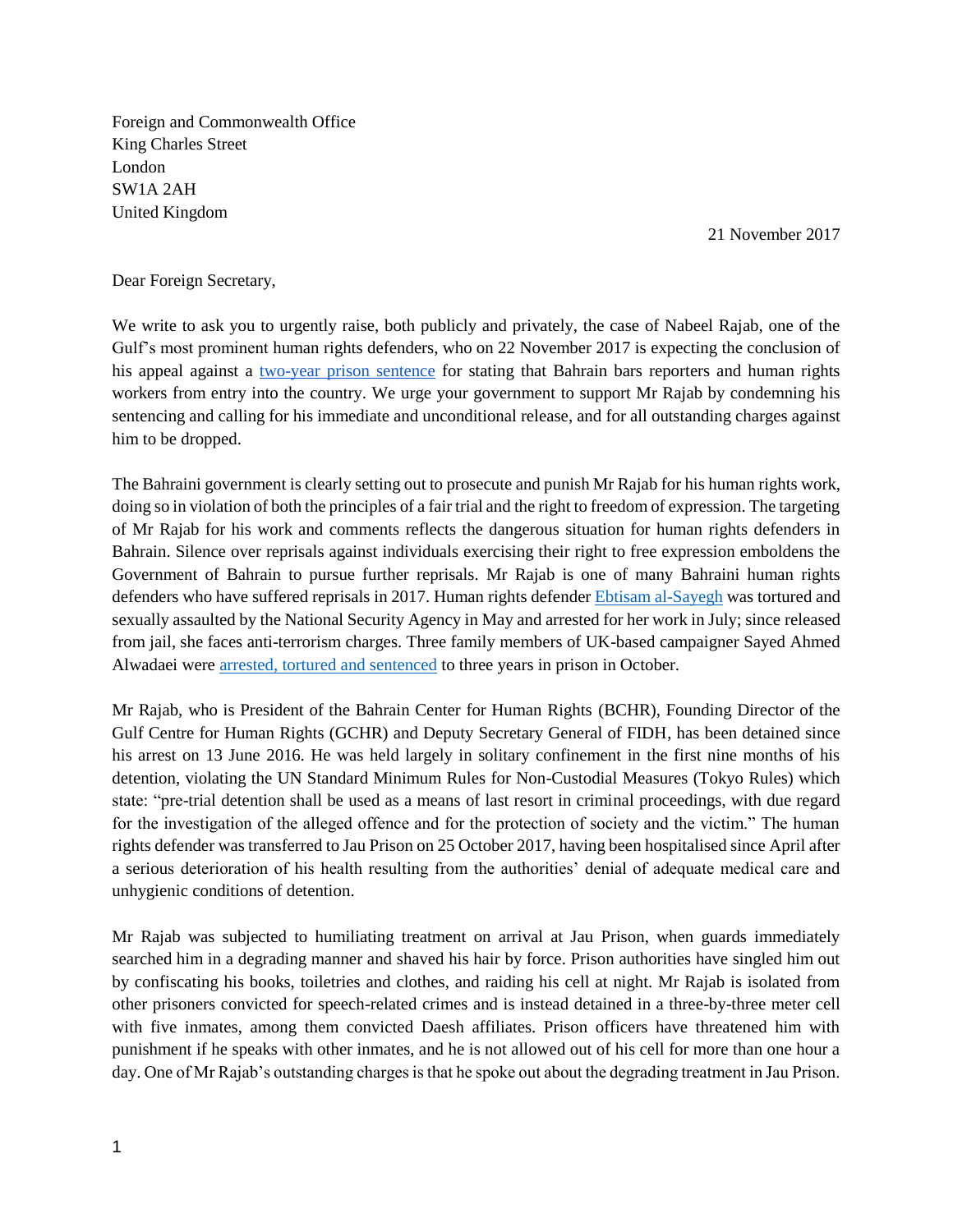The evidence he and BCHR gathered proving torture in the prison was exposed in a joint-NGO report, *[Inside Jau](http://birdbh.org/wp-content/uploads/2015/06/Inside-Jau.pdf)*, in 2015. Human Rights Watch also [reported](https://www.hrw.org/news/2015/05/06/bahrain-allegations-severe-prisoner-abuse) on the same incidents of torture.

Mr Rajab's two-year sentencing on 10 July 2017 was on charges of "publishing and broadcasting false news that undermines the prestige of the state" under article 134 of Bahrain's Penal Code, in relation to his statement to journalists that the Bahraini government bars reporters and human rights workers from entering the country. The Lower Criminal Court held nine hearings during Mr Rajab's hospitalisation which he was unable to attend. His appeal began in September; on 8 November, Mr Rajab's lawyers disputed the charge by submitting video evidence of journalists and researchers being denied entry into Bahrain, however the court, led by Judge Bader al-Abdulla, refused to allow the evidence in court.

Mr Rajab had a separate hearing on 19 November 2017 in a concurrent case relating to his tweets about torture in Bahrain's notorious Jau Prison and the Saudi-led coalition's war in Yemen, for which he faces up to 15 additional years in prison. The court heard a prosecution witness, who had already appeared in a previous hearing last year, and who was not able to provide any evidence against Mr Rajab. The trial was adjourned to 31 December 2017, when the security officer who confiscated Mr Rajab's electronic devices for another case will be brought as a prosecution witness. We, the undersigned organisations, consider that the long-running trial – the next court hearing will be the eighteenth since the trial began – is a reprisal against Mr Rajab's expression. Mr Rajab also has been charged with "spreading false news" in relation to a letter he wrote to the *New York Times* in September 2016. A new set of charges were brought against Mr Rajab in September 2017 in relation to social media posts made in January 2017, when he was already in detention and without internet access.

In June 2017, United Nations human rights expert[s condemned](http://www.ohchr.org/EN/NewsEvents/Pages/DisplayNews.aspx?NewsID=21762&LangID=E) the "sharp deterioration of the human rights situation" in Bahrain. This deterioration has included executions, unlawful killing of protesters and new reprisals against human rights defenders. In September 2017, the UN [condemned](http://birdbh.org/2017/09/un-reveals-alarming-surge-in-reprisals-for-human-rights-defenders-cooperating-with-un/) the increasing number of Bahraini human rights defenders facing reprisals, naming nine affected individuals, Mr Rajab among them. The UN Committee Against Torture has [called](http://docstore.ohchr.org/SelfServices/FilesHandler.ashx?enc=6QkG1d%2fPPRiCAqhKb7yhsqYPuFZC34VM6MoD0MvS%2bS%2bhcJl3TUrOvvF%2fGuWWUtDMNTj4lYASRqLw7nbC8IcS25V04LGI8FMQttufqvlxyVSqBsgx3LVglkkCx%2bAgXg%2bL) for Mr Rajab's release.

We therefore urge your government to call on Bahrain to: immediately release Mr Rajab ahead of the final verdict on 22 November 2017 regarding his appeal against [a](https://www.amnesty.org.uk/press-releases/bahrain-two-year-prison-sentence-human-rights-activist-nabeel-rajab-condemned) [two-year prison sentence;](https://www.amnesty.org.uk/press-releases/bahrain-two-year-prison-sentence-human-rights-activist-nabeel-rajab-condemned) drop all charges against him; and undertake prompt, impartial, independent and effective investigations into the allegations of ill-treatment. The findings of the investigation must be made public and anyone suspected of criminal responsibility must be brought to justice in fair proceedings. As this case is a part of a pattern of abuse and harassment against human rights defenders in Bahrain, we urge you to call on Bahrain to cease all harassment of human rights defenders and to ensure the full respect of the right to freedom of expression.

Yours sincerely,

Americans for Democracy & Human Rights in Bahrain Bahrain Center for Human Rights Bahrain Institute for Rights and Democracy English PEN European Centre for Democracy and Human Rights